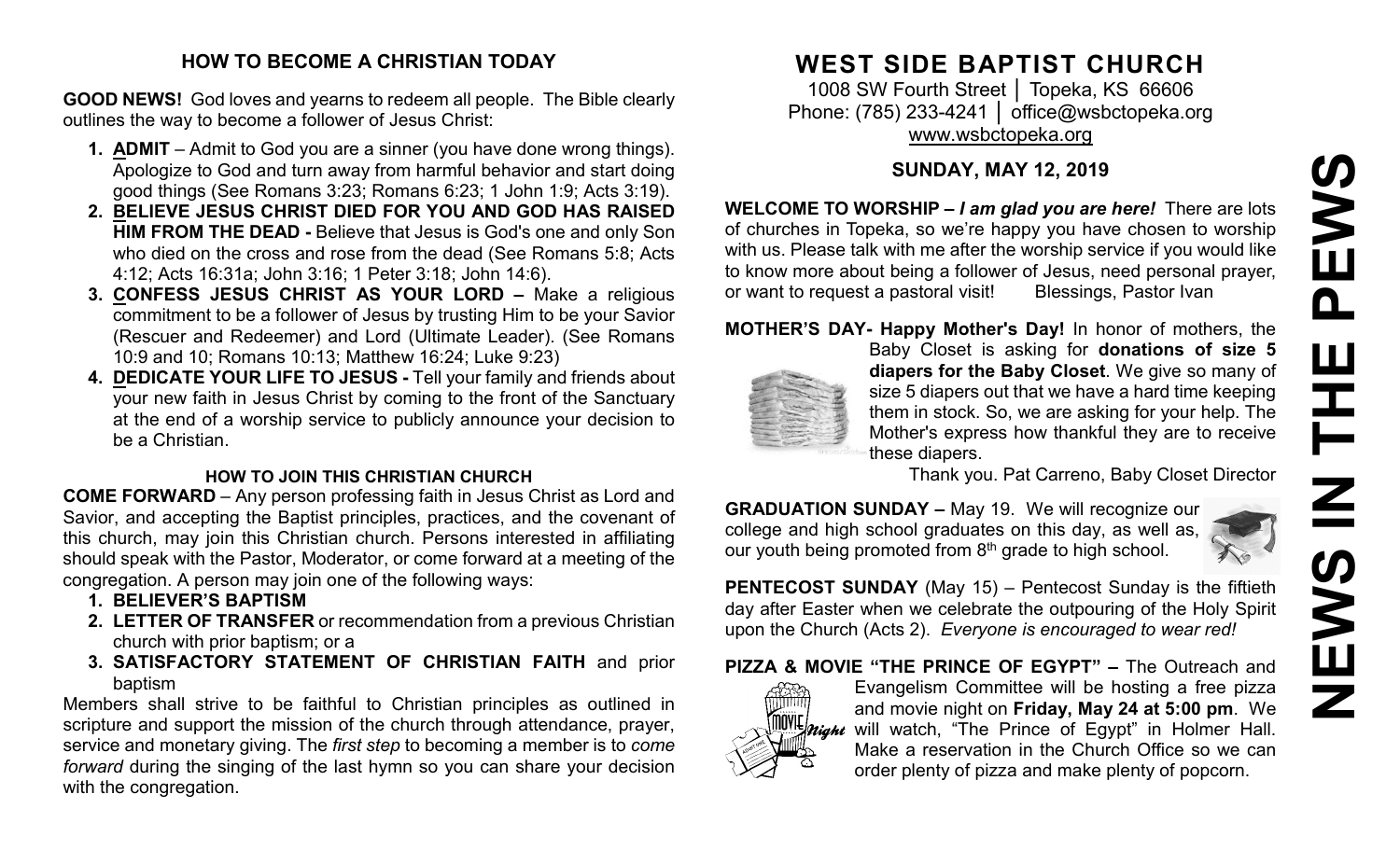**BIBLE STUDY -** Come for the one-hour small group study of the biblical book **"SECOND PETER" on Wednesdays at 10:30 am in Holmer Hall**. Bible studies are free and open to the public.



**CAN YOU HELP with the FOOD PANTRY?** – Clarence is asking for help with Harvesters on Wednesday afternoon's from 2:30 – 5:30 pm. We need people to help set it up and help with the distribution of food. Please let the office know if you are interested in helping.

**CHILDRENS ACTIVITY BAGS AND BULLETINS – We are glad** 

**to have children in worship!** Activity bags filled with coloring pages, crayons, and other items are available for preschool and elementary-aged children near the sanctuary door. **Enjoy the kits** 

**and children's bulletins**. Please take home your artwork. Place the packets on the front pew after the worship service so we can restock them.

**COMMUNION MINISTERS –** Please sign-up on the bulletin board to deliver



the Lord's Supper (Holy Communion) to our Nursing Home and Homebound members on the first Sunday of a month. Lay Ministers will be working in pairs of two or teams. Pastor Ivan will provide training for

all communion ministers. We currently have eighteen Nursing Home and Homebound members to visit each month.

**FINANCIAL GIVING** – Thank you for the generous support of the work of God in and through West Side Baptist Church. Donations report:

| $5 - 5 - 2019$ |                           | Y-T-D |           |
|----------------|---------------------------|-------|-----------|
|                | 6,321.00                  | \$    | 71,625.48 |
| \$             | 565.00                    | \$    | 2,846.00  |
| \$             | 13.70                     | \$    | 212.38    |
| \$             |                           | \$    | 1,542.00  |
| \$             |                           | \$    | 50.00     |
|                | 144.97                    | \$    | 965.97    |
| \$             |                           | \$    | 115.00    |
| S              | 273.45                    | \$    | 2,011.89  |
|                | Fellowship/Benevolence \$ |       |           |

#### **WEEKLY CALENDAR**

| <b>SUNDAY, MAY 12</b><br>$9:15$ am | <b>MOTHER'S DAY</b><br><b>Sunday School</b>                 |  |
|------------------------------------|-------------------------------------------------------------|--|
| 10:30 am                           | <b>Worship Service (S)</b>                                  |  |
| <b>MONDAY, MAY 13</b>              |                                                             |  |
| $9:00 - 11:00$ am                  | <b>Baby Closet Ministry</b>                                 |  |
| <b>TUESDAY, MAY 14</b>             |                                                             |  |
| $6:00$ pm                          | <b>Council of Ministries (HH)</b>                           |  |
| <b>WEDNESDAY, MAY 15</b>           |                                                             |  |
| 10:30 am                           | Bible Study (HH)                                            |  |
| $3:30 - 5:30$ pm                   | Fruit & Vegetable Food Pantry (FH)                          |  |
| $5:00 - 7:00$ pm                   | <b>Baby Closet Ministry</b>                                 |  |
| $5:30 - 7:00$ pm                   | No Supper or WWW until September                            |  |
| 6:30 pm<br>$7:00$ pm               | Choir Gathering at Doug & Jan Mauck's<br>Choir Practice (S) |  |
|                                    |                                                             |  |
| <b>THURSDAY, MAY 16</b>            |                                                             |  |
| $1:00 - 3:00$ pm                   | <b>Baby Closet</b>                                          |  |
| FRIDAY, MAY 17                     | Pastor's Day Off                                            |  |
| <b>SATURDAY, MAY 11</b>            |                                                             |  |
| $1:00$ pm                          | No Worship Team Practice                                    |  |
| <b>SUNDAY, MAY 19</b>              | <b>GRADUATION RECOGNITION</b>                               |  |
| $9:15$ am                          | <b>Sunday School</b>                                        |  |
| 10:30 am                           | Worship                                                     |  |
| 12:00 pm                           | <b>Graduation Recognition Reception (FH)</b>                |  |
| $2:00$ pm                          | Mission Committee meeting (HH)                              |  |
|                                    |                                                             |  |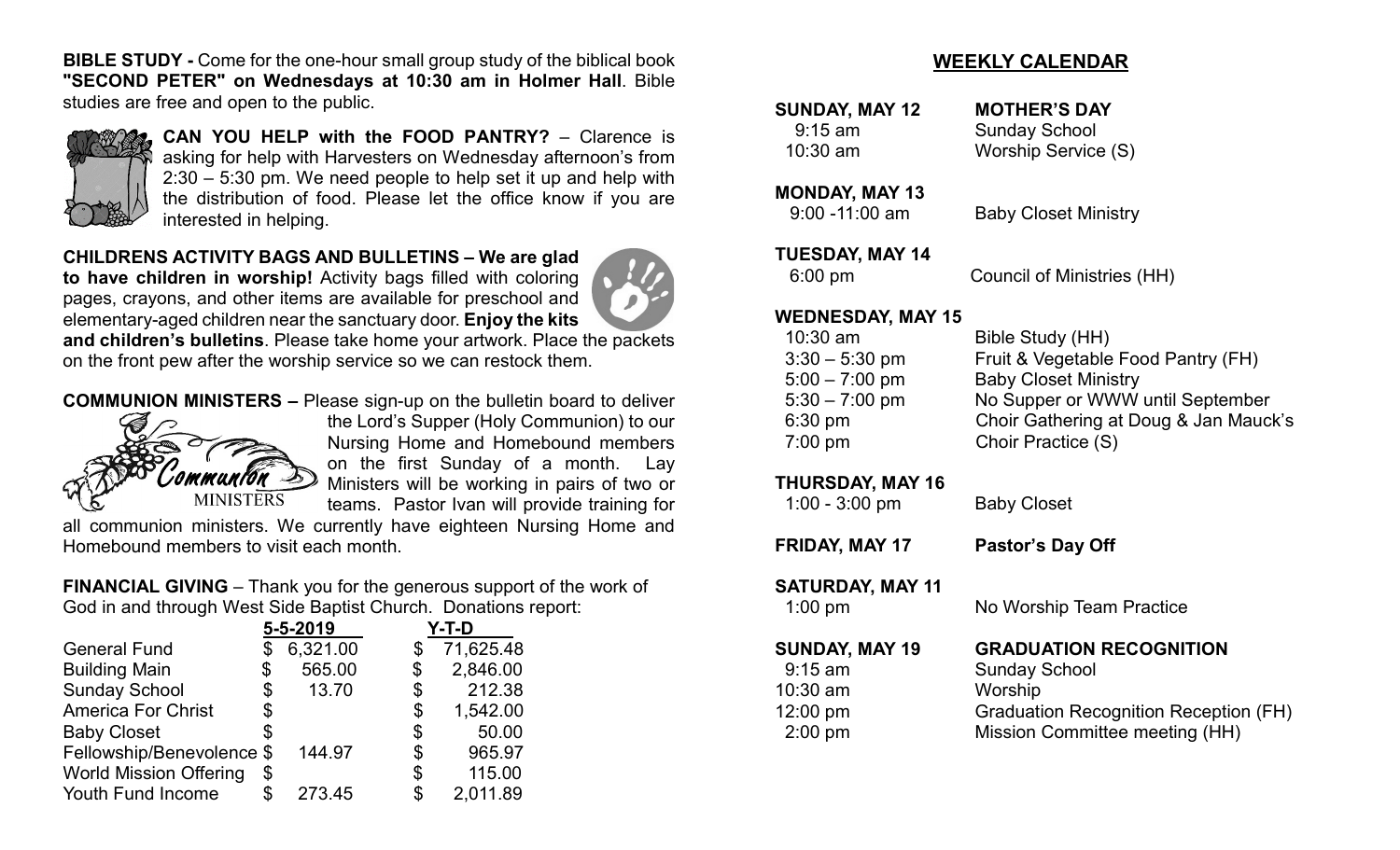#### **IN OUR THOUGHTS AND PRAYERS**

Al Carpenter – Health concerns Bradley Carpenter – Health concerns Harry and Pat Carpenter – Health concerns Pat Carreno – Health concerns Guy Carreno - Health concerns (Tony Carreno's brother) Esther and James Carrier - Health concerns Valarie Davis - Health concerns (radiation) (Bev McCurdy's friend) Russell Hunter – Healing for health concerns (Kansas Rehab) Ernie and Judy Longstaff – Health concerns Nancy May – Health concerns Marie Merrifield – Health concerns Don and Jonesy Morris – Health concerns Kate Olsen – Health concerns Ken Paslay – Health concerns Carolyn Peck – Health concerns (James and Matthew Peck's grandmother) Becky and Terry Poe – Health concerns Bob and Jill Roesler – Health concerns Keith Springer – Health concerns (Marianne Spano's brother) Larry Springer – Health concerns (Marianne Spano's brother) Linda Thomas – Health concerns (Atria 3415 SW 6th Ave, 66606) Lola Zab - Health concerns (Marianne Spano's sister)

#### **HOMEBOUND & CARE FACILITIES:**

\*Portia Allbert \*Etta Landis –Capital Ridge \*June Cunningham – Brewster Place \* \* Renea May \*Shirley & Larry Dell \*Rogene Moody \*Gerald Haney – \*Theo Penny \*Russ Hunter – \*Edward Perkins – \*Mary Lou Johnson – Aldersgate \*Juanita Plankinton \*Alice Kieffer \*Hazel Smith-Tindall

\*Ken Paslay – Brookdale

**REMEMBER MEMBERSHIP CAMPAIGN –** Over the years several people have joined our congregation **THE RICHTS IN STATE of May. You can recognize them in** worship services by their golden ribbon. On the first Sunday of each month, those celebrating an anniversary are recognized in the worship service, and we use a brief litany to dedicate them to God once more. Those celebrating an anniversary membership renewal in May:

| $\bullet$ Pierce, Phyllis                | <b>Baptism</b> | May 22, 1955 | 64 Yrs |
|------------------------------------------|----------------|--------------|--------|
| Perney, Linda                            | <b>Baptism</b> | May 05, 1957 | 62 Yrs |
| McGriff, Fredrick                        | Letter         | May 14, 1958 | 61 Yrs |
| Carlson, David                           | <b>Baptism</b> | May 18, 1958 | 61 Yrs |
| McGriff, Pat                             | <b>Baptism</b> | May 18, 1958 | 61 Yrs |
| Collier, Almira                          | Letter         | May 18, 1960 | 59 Yrs |
| ◆ Ellis, Linda                           | <b>Baptism</b> | May 03, 1964 | 55 Yrs |
| Miller, Duane                            | <b>Baptism</b> | May 03, 1964 | 55 Yrs |
| Rose, Jean                               | Experience     | May 26, 1968 | 51 Yrs |
| Allen, Dale<br>$\bullet$                 | <b>Baptism</b> | May 06, 1973 | 46 Yrs |
| Haggard, Judie<br>$\bullet$              | <b>Baptism</b> | May 11, 1975 | 44 Yrs |
| • Johnson, Judy                          | <b>Baptism</b> | May 11, 1975 | 44 Yrs |
| ◆ St. Louis, Eileen                      | <b>Baptism</b> | May 09, 1976 | 43 Yrs |
| Seymour-Hunter, Fran Letter<br>$\bullet$ |                | May 04, 1980 | 39 Yrs |
| • Johnson, Fred                          | <b>Baptism</b> | May 10, 1981 | 38 Yrs |
| Allbert, Portia                          | Experience     | May 09, 1984 | 35 Yrs |
| • Wolgast, Donald                        | Letter         | May 13, 1984 | 35 Yrs |
| $\bullet$ Adams, Rita                    | Letter         | May 14, 1986 | 33 Yrs |
| ◆ Handshy, Kristie                       | Letter         | May 14, 1986 | 33 Yrs |
| • Martin, David                          | Letter         | May 14, 1986 | 33 Yrs |
| Laughon, Ryan                            | <b>Baptism</b> | May 17, 1987 | 32 Yrs |
| • Lundgren, Sean                         | <b>Baptism</b> | May 17, 1987 | 32 Yrs |
| ◆ Roudybush, Pam                         | <b>Baptism</b> | May 17, 1987 | 32 Yrs |
| • White, John                            | <b>Baptism</b> | May 17, 1987 | 32 Yrs |
| • White, Matthew                         | <b>Baptism</b> | May 17, 1987 | 32 Yrs |
| Cozad, Chuck<br>$\bullet$                | Letter         | May 20, 2007 | 12 Yrs |
| $\bullet$ Reyes, Enrique                 | Baptism        | May 20, 2018 | 04 Yrs |

Please offer them your congratulations and rejoice with them in the celebration of another year of giving and service to God through West Side Baptist Church. If you have information for a missing member, please contact the Church Office.